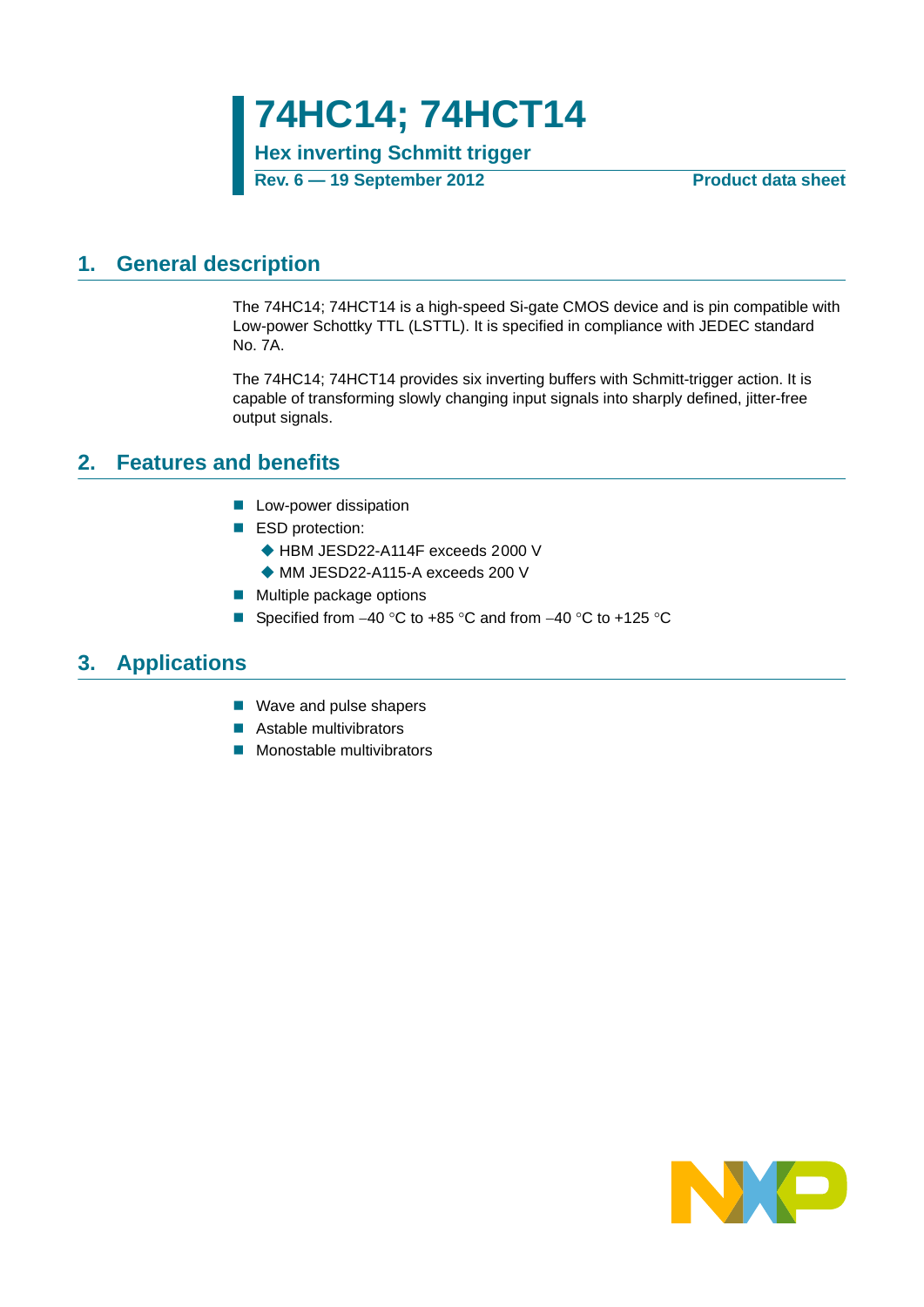# <span id="page-1-0"></span>**4. Ordering information**

| Table 1.           | <b>Ordering information</b>                                                           |                                                                   |                                                      |                      |  |  |  |  |  |  |
|--------------------|---------------------------------------------------------------------------------------|-------------------------------------------------------------------|------------------------------------------------------|----------------------|--|--|--|--|--|--|
| <b>Type number</b> | Package                                                                               |                                                                   |                                                      |                      |  |  |  |  |  |  |
|                    | Temperature range                                                                     | <b>Name</b>                                                       | <b>Description</b>                                   | <b>Version</b>       |  |  |  |  |  |  |
| 74HC14N            | $-40$ °C to +125 °C                                                                   | DIP <sub>14</sub>                                                 | plastic dual in-line package; 14 leads (300 mil)     | SOT27-1              |  |  |  |  |  |  |
| 74HCT14N           |                                                                                       |                                                                   |                                                      |                      |  |  |  |  |  |  |
| 74HC14D            | $-40$ °C to +125 °C                                                                   | SO <sub>14</sub>                                                  | plastic small outline package; 14 leads; body width  | SOT <sub>108-1</sub> |  |  |  |  |  |  |
| 74HCT14D           |                                                                                       |                                                                   | $3.9 \text{ mm}$                                     |                      |  |  |  |  |  |  |
| 74HC14DB           | $-40$ °C to +125 °C                                                                   | SSOP <sub>14</sub>                                                | plastic shrink small outline package; 14 leads; body | SOT337-1             |  |  |  |  |  |  |
| 74HCT14DB          |                                                                                       |                                                                   | width $5.3 \text{ mm}$                               |                      |  |  |  |  |  |  |
| 74HC14PW           | $-40$ °C to +125 °C                                                                   | TSSOP14                                                           | plastic thin shrink small outline package; 14 leads; | SOT402-1             |  |  |  |  |  |  |
| 74HCT14PW          |                                                                                       |                                                                   | body width 4.4 mm                                    |                      |  |  |  |  |  |  |
| 74HC14BQ           | $-40$ °C to +125 °C                                                                   | DHVQFN14<br>plastic dual in-line compatible thermal enhanced very |                                                      | SOT762-1             |  |  |  |  |  |  |
| 74HCT14BQ          | thin quad flat package; no leads; 14 terminals;<br>body $2.5 \times 3 \times 0.85$ mm |                                                                   |                                                      |                      |  |  |  |  |  |  |

# <span id="page-1-1"></span>**5. Functional diagram**

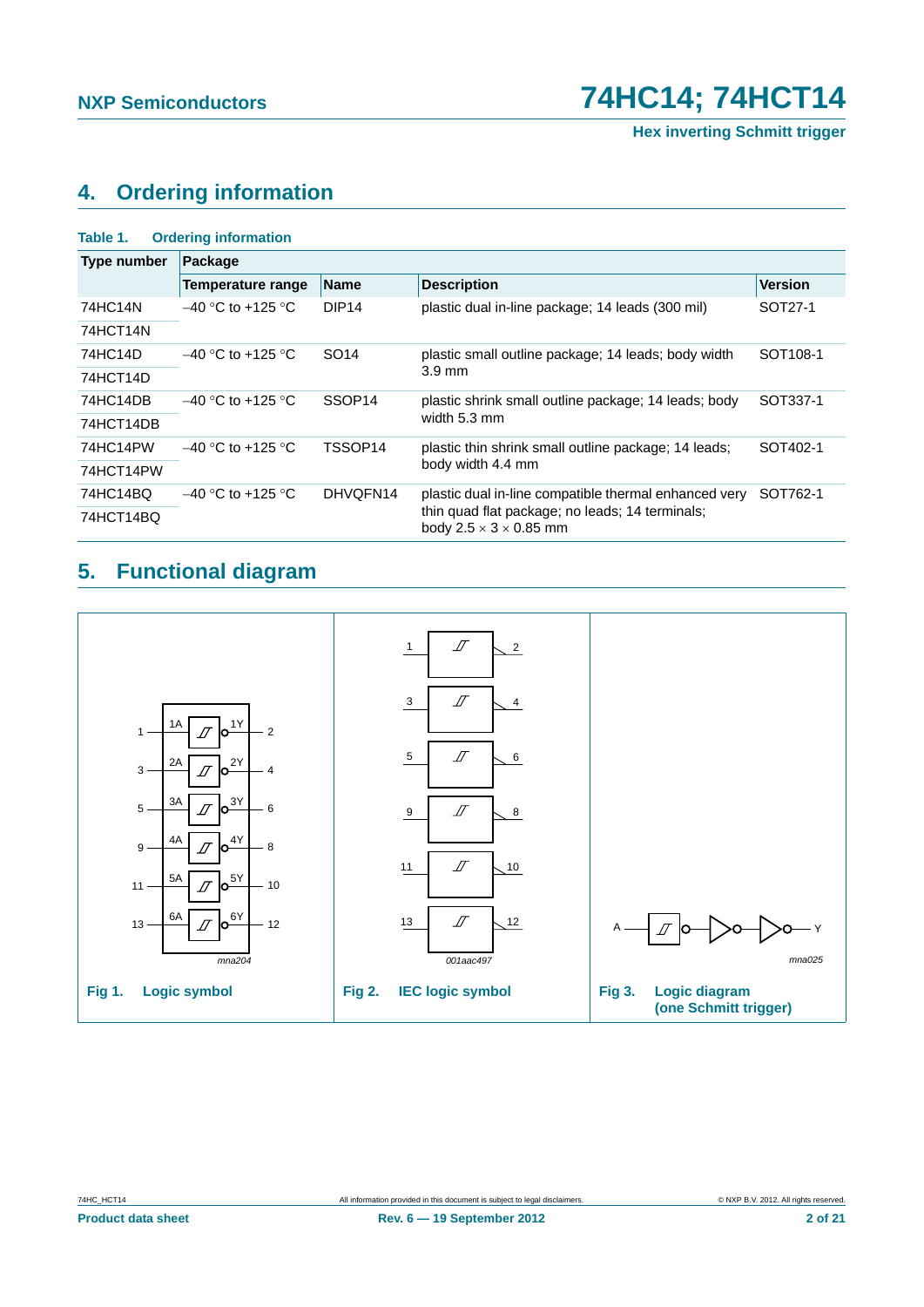## <span id="page-2-1"></span>**6. Pinning information**

### **6.1 Pinning**

<span id="page-2-2"></span>

### **6.2 Pin description**

<span id="page-2-3"></span>

| Table 2.      | <b>Pin description</b> |                    |
|---------------|------------------------|--------------------|
| <b>Symbol</b> | <b>Pin</b>             | <b>Description</b> |
| 1A to 6A      | 1, 3, 5, 9, 11, 13     | data input 1       |
| 1Y to 6Y      | 2, 4, 6, 8, 10, 12     | data output 1      |
| <b>GND</b>    |                        | ground $(0 V)$     |
| $V_{CC}$      | 14                     | supply voltage     |

## <span id="page-2-4"></span>**7. Functional description**

#### Table 3. Function table<sup>[1]</sup>

| Input | <b>Output</b> |
|-------|---------------|
| nA    | nY            |
| -     | H             |
| H     |               |

<span id="page-2-0"></span> $[1]$  H = HIGH voltage level;

L = LOW voltage level.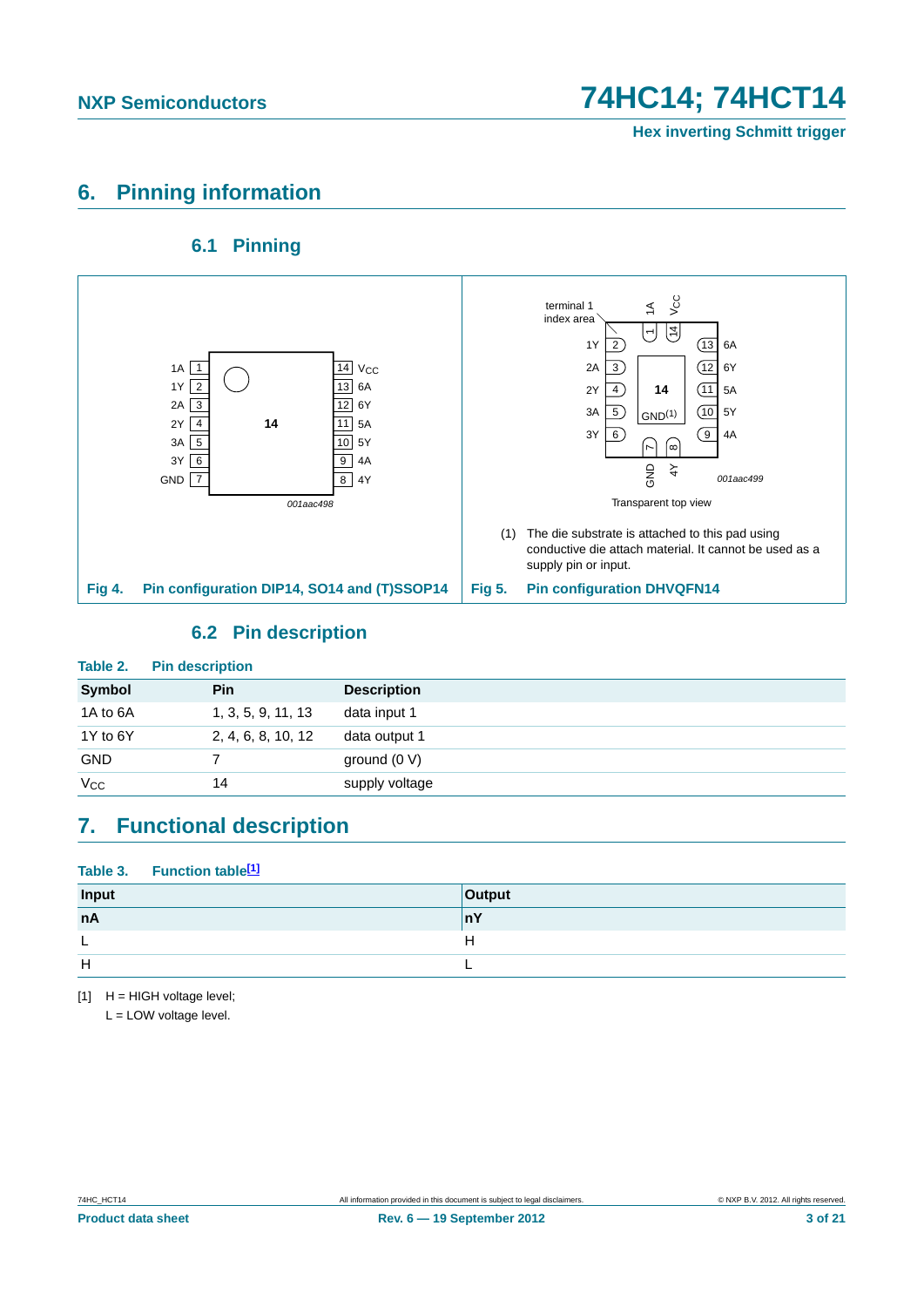## <span id="page-3-2"></span>**8. Limiting values**

#### **Table 4. Limiting values**

*In accordance with the Absolute Maximum Rating System (IEC 60134). Voltages are referenced to GND (ground = 0 V).*

| Symbol           | <b>Parameter</b>                         | <b>Conditions</b>                                             |               | Min                      | <b>Max</b> | <b>Unit</b> |
|------------------|------------------------------------------|---------------------------------------------------------------|---------------|--------------------------|------------|-------------|
| $V_{\rm CC}$     | supply voltage                           |                                                               |               | $-0.5$                   | $+7$       | V           |
| lικ              | input clamping current                   | $V_1$ < -0.5 V or $V_1$ > $V_{CC}$ + 0.5 V                    | $\boxed{1}$ - |                          | ±20        | mA          |
| $I_{OK}$         | output clamping current                  | $V_{\rm O}$ < -0.5 V or $V_{\rm O}$ > V <sub>CC</sub> + 0.5 V | $\boxed{1}$   |                          | ±20        | mA          |
| $I_{\rm O}$      | output current                           | $-0.5 V < VO < VCC + 0.5 V$                                   |               | $\overline{\phantom{a}}$ | ±25        | mA          |
| $I_{\rm CC}$     | supply current                           |                                                               |               | $\overline{\phantom{a}}$ | 50         | mA          |
| <b>I</b> GND     | ground current                           |                                                               |               | $-50$                    | ۰          | mA          |
| $T_{\text{stg}}$ | storage temperature                      |                                                               |               | $-65$                    | $+150$     | $^{\circ}C$ |
| $P_{\text{tot}}$ | total power dissipation                  |                                                               | $[2]$         |                          |            |             |
|                  | DIP14 package                            |                                                               |               | $\overline{\phantom{a}}$ | 750        | mW          |
|                  | SO14, (T)SSOP14 and<br>DHVQFN14 packages |                                                               |               | $\overline{\phantom{a}}$ | 500        | mW          |

<span id="page-3-0"></span>[1] The input and output voltage ratings may be exceeded if the input and output current ratings are observed.

<span id="page-3-1"></span>[2] For DIP14 package:  $P_{tot}$  derates linearly with 12 mW/K above 70 °C. For SO14 package:  $P_{tot}$  derates linearly with 8 mW/K above 70 °C. For (T)SSOP14 packages:  $P_{tot}$  derates linearly with 5.5 mW/K above 60 °C. For DHVQFN14 packages:  $P_{tot}$  derates linearly with 4.5 mW/K above 60 °C.

## <span id="page-3-3"></span>**9. Recommended operating conditions**

#### **Table 5. Recommended operating conditions**

 *Voltages are referenced to GND (ground = 0 V)*

|                             | Symbol Parameter    | <b>Conditions</b> | 74HC14 |                          | <b>74HCT14</b> |       |            | Unit         |    |
|-----------------------------|---------------------|-------------------|--------|--------------------------|----------------|-------|------------|--------------|----|
|                             |                     |                   | Min    | Тур                      | <b>Max</b>     | Min   | <b>Typ</b> | <b>Max</b>   |    |
| $V_{\rm CC}$                | supply voltage      |                   | 2.0    | 5.0                      | 6.0            | 4.5   | 5.0        | 5.5          | V  |
| $V_{1}$                     | input voltage       |                   | 0      | ٠                        | $\rm V_{CC}$   | 0     | ۰          | $\rm V_{CC}$ | V. |
| $V_{\rm O}$                 | output voltage      |                   | 0      | $\overline{\phantom{a}}$ | $\rm V_{CC}$   | 0     | ۰          | $V_{\rm CC}$ | V. |
| $\mathsf{T}_{\mathsf{amb}}$ | ambient temperature |                   | $-40$  | $+25$                    | $+125$         | $-40$ | $+25$      | $+125$       | ்С |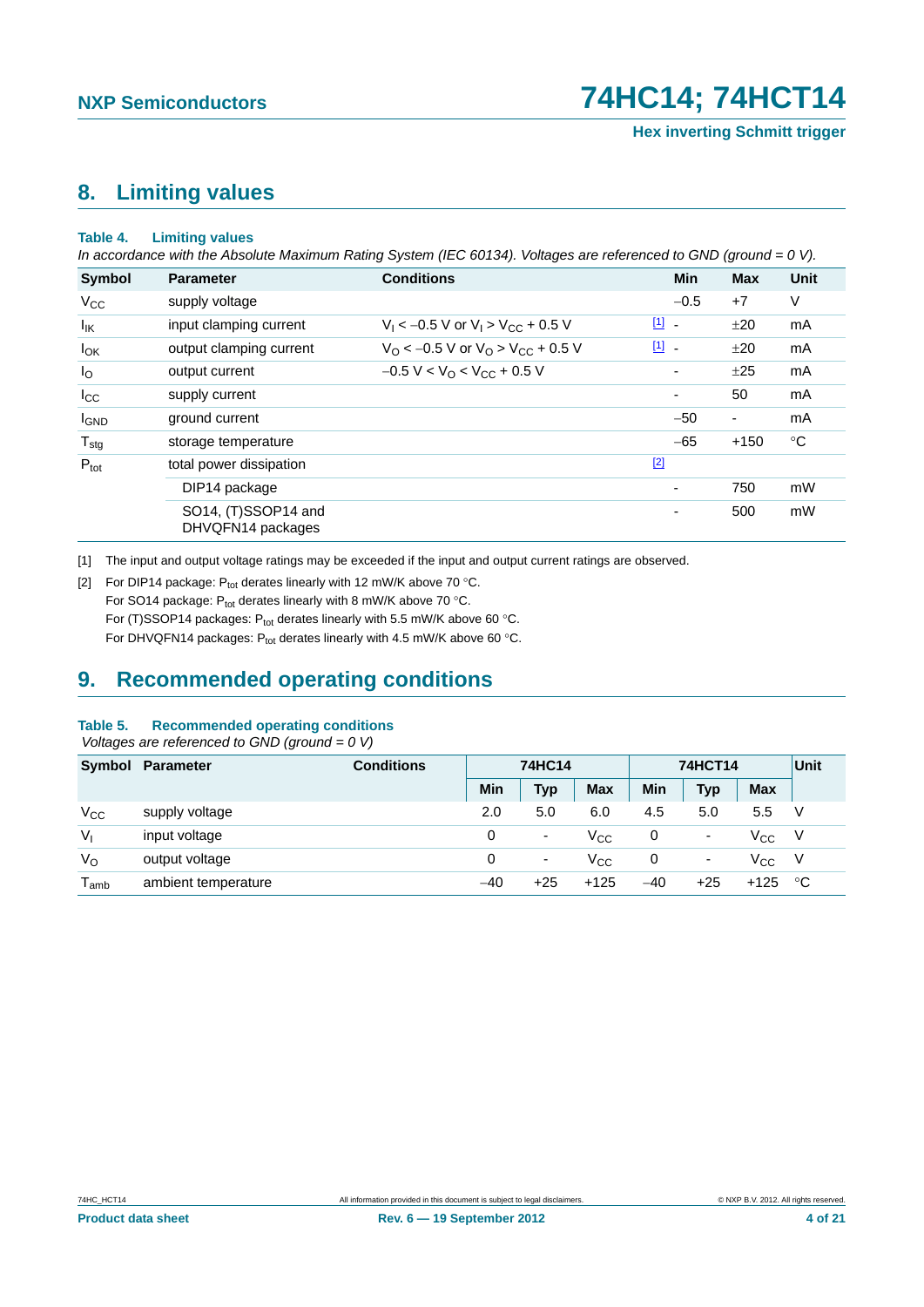# <span id="page-4-0"></span>**10. Static characteristics**

#### **Table 6. Static characteristics**

*At recommended operating conditions; voltages are referenced to GND (ground = 0 V).*

|                 | Symbol   Parameter           | <b>Conditions</b>                                                                                                       |                              | $T_{amb}$ = 25 °C |                              | $T_{amb} = -40 °C$<br>to $+85$ °C |                          | $T_{amb} = -40 °C$<br>to +125 °C |                              | Unit    |
|-----------------|------------------------------|-------------------------------------------------------------------------------------------------------------------------|------------------------------|-------------------|------------------------------|-----------------------------------|--------------------------|----------------------------------|------------------------------|---------|
|                 |                              |                                                                                                                         | Min                          | <b>Typ</b>        | <b>Max</b>                   | Min                               | Max                      | Min                              | <b>Max</b>                   |         |
| <b>74HC14</b>   |                              |                                                                                                                         |                              |                   |                              |                                   |                          |                                  |                              |         |
| V <sub>OH</sub> | <b>HIGH-level</b>            | $V_1 = V_{T+}$ or $V_{T-}$                                                                                              |                              |                   |                              |                                   |                          |                                  |                              |         |
|                 | output voltage               | $I_{\text{O}} = -20 \mu\text{A}$ ; $V_{\text{CC}} = 2.0 \text{ V}$                                                      | 1.9                          | 2.0               | $\qquad \qquad \blacksquare$ | 1.9                               | $\overline{\phantom{0}}$ | 1.9                              | $\frac{1}{2}$                | V       |
|                 |                              | $I_{\rm O} = -20 \mu A$ ; $V_{\rm CC} = 4.5 V$                                                                          | 4.4                          | 4.5               | ä,                           | 4.4                               |                          | 4.4                              |                              | V       |
|                 |                              | $I_{\text{O}} = -20 \mu\text{A}$ ; $V_{\text{CC}} = 6.0 \text{ V}$                                                      | 5.9                          | 6.0               | $\overline{\phantom{a}}$     | 5.9                               |                          | 5.9                              | $\overline{\phantom{a}}$     | V       |
|                 |                              | $IO = -4.0$ mA; $VCC = 4.5$ V                                                                                           | 3.98                         | 4.32              | $\frac{1}{2}$                | 3.84                              |                          | 3.7                              |                              | V       |
|                 |                              | $IO = -5.2$ mA; $VCC = 6.0$ V                                                                                           | 5.48                         | 5.81              | $\qquad \qquad \blacksquare$ | 5.34                              | ÷                        | 5.2                              |                              | V       |
| $V_{OL}$        | LOW-level                    | $V_1 = V_{T+}$ or $V_{T-}$                                                                                              |                              |                   |                              |                                   |                          |                                  |                              |         |
|                 | output voltage               | $I_{\text{O}}$ = 20 µA; $V_{\text{CC}}$ = 2.0 V                                                                         | $\qquad \qquad \blacksquare$ | 0                 | 0.1                          | $\blacksquare$                    | 0.1                      | $\overline{\phantom{0}}$         | 0.1                          | $\vee$  |
|                 |                              | $I_{\text{O}}$ = 20 µA; $V_{\text{CC}}$ = 4.5 V                                                                         | ä,                           | $\mathbf 0$       | 0.1                          | $\blacksquare$                    | 0.1                      | $\frac{1}{2}$                    | 0.1                          | $\vee$  |
|                 |                              | $I_{\text{O}}$ = 20 µA; $V_{\text{CC}}$ = 6.0 V                                                                         | $\blacksquare$               | 0                 | 0.1                          |                                   | 0.1                      | $\overline{\phantom{a}}$         | 0.1                          | V       |
|                 |                              | $I_{\Omega}$ = 4.0 mA; $V_{\text{CC}}$ = 4.5 V                                                                          | $\blacksquare$               | 0.15              | 0.26                         | $\overline{\phantom{0}}$          | 0.33                     | $\blacksquare$                   | 0.4                          | V       |
|                 |                              | $I_{\text{O}}$ = 5.2 mA; $V_{\text{CC}}$ = 6.0 V                                                                        | $\qquad \qquad \blacksquare$ | 0.16              | 0.26                         | -                                 | 0.33                     | $\frac{1}{2}$                    | 0.4                          | V       |
| $I_1$           | input leakage<br>current     | $V_1 = V_{CC}$ or GND; $V_{CC} = 6.0$ V                                                                                 | $\blacksquare$               |                   | ±0.1                         | $\overline{\phantom{a}}$          | ±1.0                     | $\blacksquare$                   | ±1.0                         | μA      |
| $I_{\rm CC}$    | supply current               | $V_1 = V_{CC}$ or GND; $I_Q = 0$ A;<br>$V_{\text{CC}} = 6.0 V$                                                          |                              |                   | 2.0                          |                                   | 20                       |                                  | 40                           | μA      |
| C <sub>1</sub>  | input<br>capacitance         |                                                                                                                         | $\blacksquare$               | 3.5               | $\overline{\phantom{0}}$     |                                   | ÷,                       |                                  | $\qquad \qquad \blacksquare$ | pF      |
| <b>74HCT14</b>  |                              |                                                                                                                         |                              |                   |                              |                                   |                          |                                  |                              |         |
| $V_{OH}$        | <b>HIGH-level</b>            | $V_1 = V_{T+}$ or $V_{T-}$ ; $V_{CC} = 4.5$ V                                                                           |                              |                   |                              |                                   |                          |                                  |                              |         |
|                 | output voltage               | $I_{\text{O}} = -20 \mu A$                                                                                              | 4.4                          | 4.5               | ä,                           | 4.4                               | ä,                       | 4.4                              |                              | V       |
|                 |                              | $I_{\Omega} = -4.0$ mA                                                                                                  | 3.98                         | 4.32              | $\qquad \qquad \blacksquare$ | 3.84                              | ÷,                       | 3.7                              | ä,                           | V       |
| $V_{OL}$        | LOW-level                    | $V_1 = V_{T+}$ or $V_{T-}$ ; $V_{CC} = 4.5$ V                                                                           |                              |                   |                              |                                   |                          |                                  |                              |         |
|                 | output voltage               | $I_{\rm O} = 20 \mu A$ ;                                                                                                | $\overline{\phantom{a}}$     | 0                 | 0.1                          | $\blacksquare$                    | 0.1                      | $\blacksquare$                   | 0.1                          | V       |
|                 |                              | $I_{\Omega} = 4.0$ mA;                                                                                                  | $\blacksquare$               | 0.15              | 0.26                         | ÷.                                | 0.33                     | ÷,                               | 0.4                          | V       |
| $\mathbf{l}_1$  | input leakage<br>current     | $V_1 = V_{CC}$ or GND; $V_{CC} = 5.5$ V                                                                                 | ÷,                           |                   | ±0.1                         | $\overline{\phantom{a}}$          | $\pm 1.0$                | $\qquad \qquad \blacksquare$     | ±1.0                         | μA      |
| $I_{\rm CC}$    |                              | supply current $V_1 = V_{CC}$ or GND; $I_0 = 0$ A;<br>$V_{CC}$ = 5.5 V                                                  |                              |                   | 2.0                          |                                   | 20                       | $\qquad \qquad \blacksquare$     | 40                           | μA      |
| $\Delta I_{CC}$ | additional<br>supply current | per input pin;<br>$V_1 = V_{CC} - 2.1$ V; other pins<br>at $V_{CC}$ or GND; $I_{O} = 0$ A;<br>$V_{CC}$ = 4.5 V to 5.5 V |                              | 30                | 108                          |                                   | 135                      |                                  | 147                          | $\mu$ A |
| $C_{1}$         | input<br>capacitance         |                                                                                                                         |                              | 3.5               |                              |                                   |                          |                                  |                              | pF      |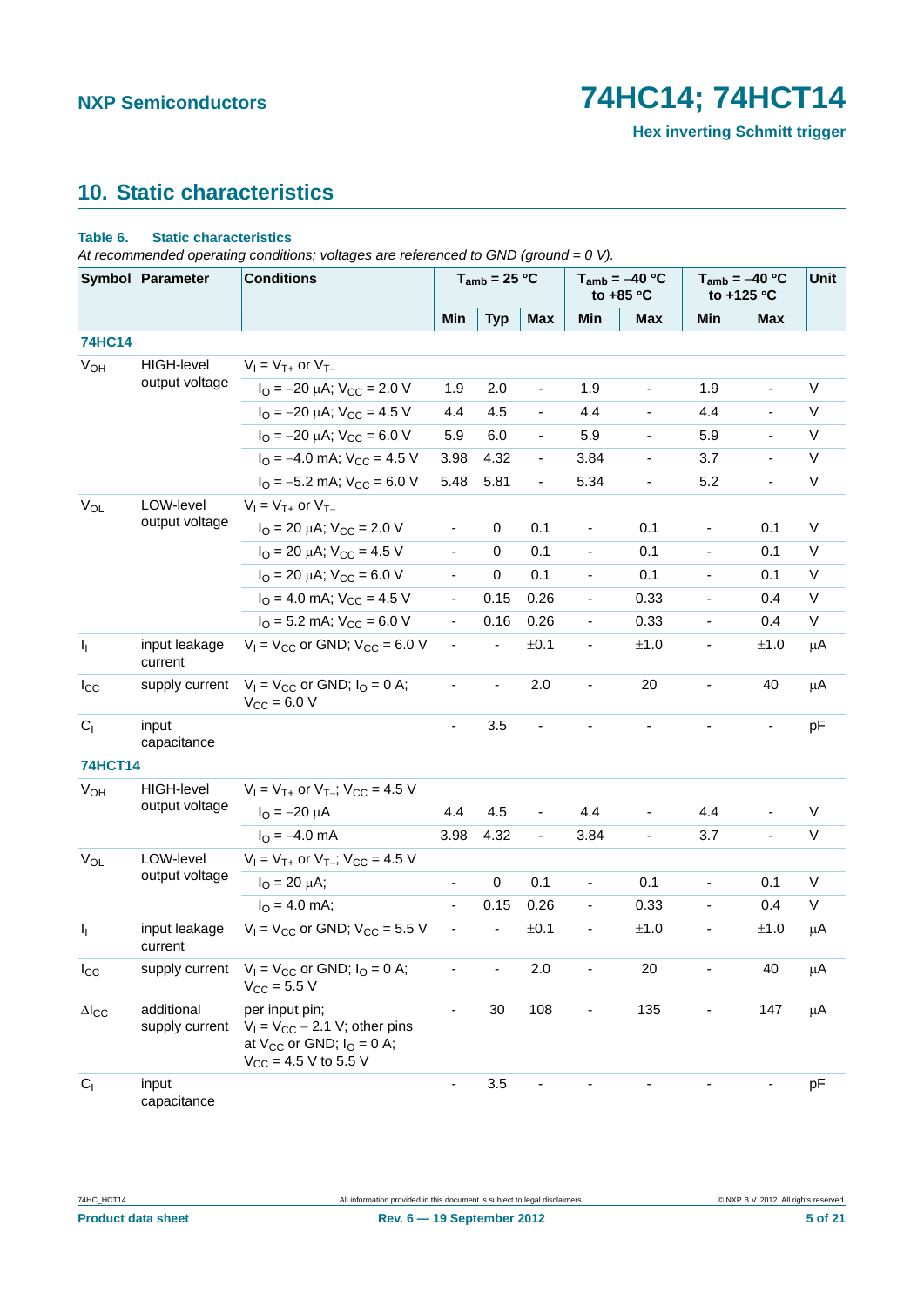# <span id="page-5-3"></span>**11. Dynamic characteristics**

#### **Table 7. Dynamic characteristics**

 $GND = 0$  V;  $C_L = 50$  pF; *for test circuit see [Figure 7](#page-6-0)*.

|                 | Symbol Parameter                 | <b>Conditions</b>                               |             | $T_{amb}$ = 25 °C        |                | $T_{amb} = -40 °C$ to<br>$+125$ °C |                          | Unit                     |    |
|-----------------|----------------------------------|-------------------------------------------------|-------------|--------------------------|----------------|------------------------------------|--------------------------|--------------------------|----|
|                 |                                  |                                                 |             | Min                      | <b>Typ</b>     | <b>Max</b>                         | <b>Max</b><br>(85 °C)    | <b>Max</b><br>(125 °C)   |    |
| <b>74HC14</b>   |                                  |                                                 |             |                          |                |                                    |                          |                          |    |
| $t_{pd}$        |                                  | propagation delay nA to nY; see Figure 6        | $[1]$       |                          |                |                                    |                          |                          |    |
|                 |                                  | $V_{\text{CC}} = 2.0 V$                         |             | Ξ.                       | 41             | 125                                | 155                      | 190                      | ns |
|                 |                                  | $V_{CC}$ = 4.5 V                                |             |                          | 15             | 25                                 | 31                       | 38                       | ns |
|                 |                                  | $V_{CC}$ = 5.0 V; C <sub>L</sub> = 15 pF        |             |                          | 12             | $\overline{\phantom{a}}$           | $\overline{\phantom{a}}$ | $\overline{\phantom{a}}$ | ns |
|                 |                                  | $V_{CC} = 6.0 V$                                |             | -                        | 12             | 21                                 | 26                       | 32                       | ns |
| $t_t$           | transition time                  | see Figure 6                                    | $[2]$       |                          |                |                                    |                          |                          |    |
|                 |                                  | $V_{\text{CC}} = 2.0 V$                         |             | ٠                        | 19             | 75                                 | 95                       | 110                      | ns |
|                 |                                  | $V_{CC} = 4.5 V$                                |             | $\overline{\phantom{a}}$ | $\overline{7}$ | 15                                 | 19                       | 22                       | ns |
|                 |                                  | $V_{CC} = 6.0 V$                                |             | $\overline{\phantom{0}}$ | 6              | 13                                 | 15                       | 19                       | ns |
| $C_{PD}$        | power dissipation<br>capacitance | per package; $V_1$ = GND to $V_{CC}$            | $[3]$       | $\blacksquare$           | $\overline{7}$ | $\qquad \qquad \blacksquare$       |                          | $\overline{\phantom{a}}$ | pF |
| <b>74HCT14</b>  |                                  |                                                 |             |                          |                |                                    |                          |                          |    |
| $t_{\text{pd}}$ |                                  | propagation delay nA to nY; see Figure 6        | $\boxed{1}$ |                          |                |                                    |                          |                          |    |
|                 |                                  | $V_{\text{CC}} = 4.5 V$                         |             | -                        | 20             | 34                                 | 43                       | 51                       | ns |
|                 |                                  | $V_{CC}$ = 5.0 V; C <sub>L</sub> = 15 pF        |             | $\overline{\phantom{0}}$ | 17             | $\overline{\phantom{a}}$           | $\overline{\phantom{a}}$ | $\overline{\phantom{a}}$ | ns |
| $t_t$           | transition time                  | $V_{CC}$ = 4.5 V; see Figure 6                  | $[2]$       | $\overline{\phantom{a}}$ | $\overline{7}$ | 15                                 | 19                       | 22                       | ns |
| $C_{PD}$        | power dissipation<br>capacitance | per package;<br>$V_1$ = GND to $V_{CC}$ – 1.5 V | $^{[3]}$    | $\blacksquare$           | 8              | $\qquad \qquad \blacksquare$       | $\overline{\phantom{a}}$ |                          | pF |

<span id="page-5-0"></span>[1]  $t_{pd}$  is the same as  $t_{PHL}$  and  $t_{PLH}$ .

<span id="page-5-1"></span>[2]  $t_t$  is the same as  $t_{\text{THL}}$  and  $t_{\text{TLH}}$ .

<span id="page-5-2"></span>[3] C<sub>PD</sub> is used to determine the dynamic power dissipation (P<sub>D</sub> in  $\mu$ W):

 $P_D = C_{PD} \times V_{CC}^2 \times f_i \times N + \sum (C_L \times V_{CC}^2 \times f_0)$  where:

 $f_i$  = input frequency in MHz;

 $f<sub>o</sub>$  = output frequency in MHz;

 $C_L$  = output load capacitance in pF;

 $V_{CC}$  = supply voltage in V;

 $N =$  number of inputs switching;

 $\sum$  (C<sub>L</sub>  $\times$  V<sub>CC</sub><sup>2</sup>  $\times$  f<sub>o</sub>) = sum of outputs.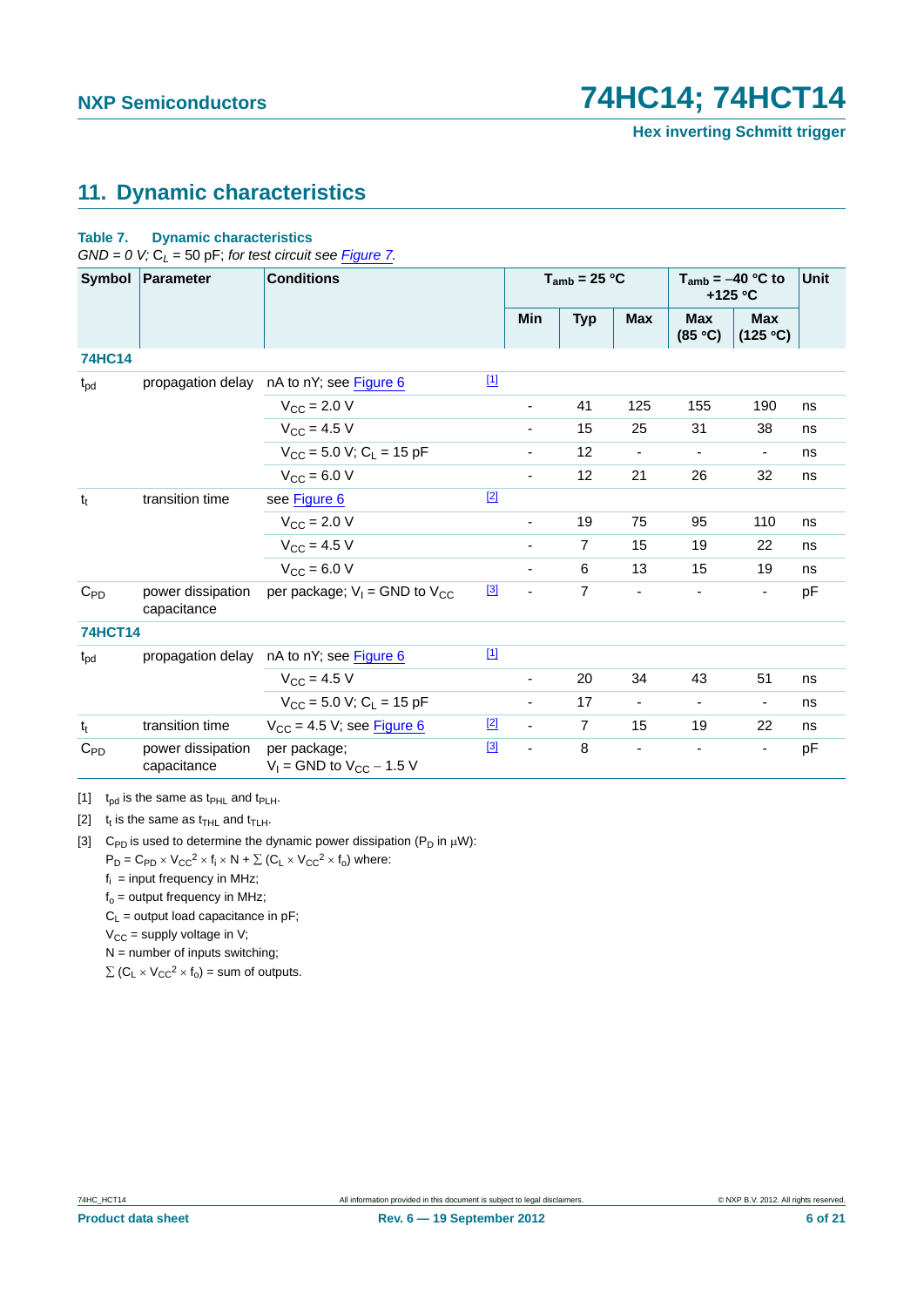**Hex inverting Schmitt trigger**

## <span id="page-6-3"></span>**12. Waveforms**



#### <span id="page-6-2"></span><span id="page-6-1"></span>**Table 8. Measurement points**

| <b>Type</b> | <b>Input</b> | <b>Output</b>       |             |             |  |  |  |
|-------------|--------------|---------------------|-------------|-------------|--|--|--|
|             | $V_M$        | V.<br>$V_{M}$<br>Vχ |             |             |  |  |  |
| 74HC14      | $0.5V_{CC}$  | $0.5V_{CC}$         | $0.1V_{CC}$ | $0.9V_{CC}$ |  |  |  |
| 74HCT14     | 1.3V         | 1.3V                | $0.1V_{CC}$ | $0.9V_{CC}$ |  |  |  |

<span id="page-6-0"></span>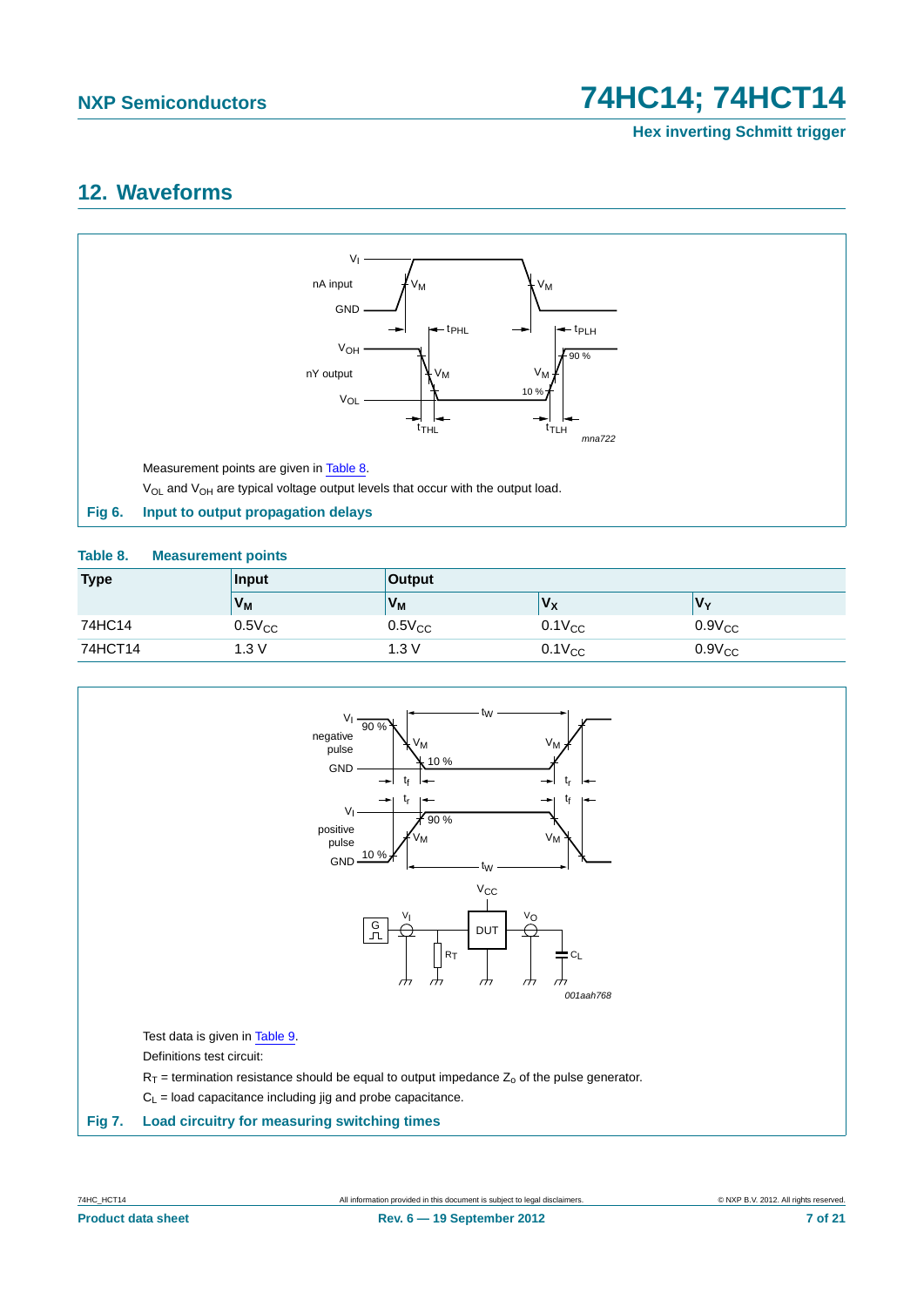<span id="page-7-0"></span>

| Table 9.<br><b>Test data</b> |              |            |              |                                     |  |  |  |  |  |  |
|------------------------------|--------------|------------|--------------|-------------------------------------|--|--|--|--|--|--|
| <b>Type</b>                  | Input        |            | Load         | <b>Test</b>                         |  |  |  |  |  |  |
|                              | v,           | $t_r, t_f$ | '∪∟          |                                     |  |  |  |  |  |  |
| 74HC14                       | $V_{\rm CC}$ | $6.0$ ns   | 15 pF, 50 pF | t <sub>PLH</sub> , t <sub>PHL</sub> |  |  |  |  |  |  |
| 74HCT14                      | 3.0V         | $6.0$ ns   | 15 pF, 50 pF | t <sub>PLH</sub> , t <sub>PHL</sub> |  |  |  |  |  |  |

# <span id="page-7-3"></span>**13. Transfer characteristics**

#### **Table 10. Transfer characteristics**

*At recommended operating conditions; voltages are referenced to GND (ground = 0 V); see [Figure 8](#page-7-1) and [Figure 9](#page-7-2).*

|                | Symbol Parameter      | <b>Conditions</b>       | $T_{amb}$ = 25 °C |            | $T_{amb} = -40 °C$<br>to $+85$ °C |     | $T_{amb} = -40 °C$<br>to +125 °C |       | Unit           |        |
|----------------|-----------------------|-------------------------|-------------------|------------|-----------------------------------|-----|----------------------------------|-------|----------------|--------|
|                |                       |                         | Min               | <b>Typ</b> | <b>Max</b>                        | Min | <b>Max</b>                       | Min   | <b>Max</b>     |        |
| <b>74HC14</b>  |                       |                         |                   |            |                                   |     |                                  |       |                |        |
| $V_{T+}$       | positive-going        | $V_{\text{CC}} = 2.0 V$ | 0.7               | 1.18       | 1.5                               | 0.7 | 1.5                              | 0.7   | 1.5            | V      |
|                | threshold<br>voltage  | $V_{CC}$ = 4.5 V        | 1.7               | 2.38       | 3.15                              | 1.7 | 3.15                             | 1.7   | 3.15           | V      |
|                |                       | $V_{CC} = 6.0 V$        | 2.1               | 3.14       | 4.2                               | 2.1 | 4.2                              | 2.1   | 4.2            | $\vee$ |
| $V_{T-}$       | negative-going        | $V_{\text{CC}} = 2.0 V$ | 0.3               | 0.52       | 0.9                               | 0.3 | 0.9                              | 0.3   | 0.9            | $\vee$ |
|                | threshold<br>voltage  | $V_{CC} = 4.5 V$        | 0.9               | 1.4        | 2.0                               | 0.9 | 2.0                              | 0.9   | 2.0            | $\vee$ |
|                |                       | $V_{CC} = 6.0 V$        | 1.2               | 1.89       | 2.6                               | 1.2 | 2.6                              | 1.2   | 2.6            | V      |
| $V_H$          | hysteresis<br>voltage | $V_{\text{CC}} = 2.0 V$ | 0.2               | 0.66       | 1.0                               | 0.2 | 1.0                              | 0.2   | 1.0            | V      |
|                |                       | $V_{CC} = 4.5 V$        | 0.4               | 0.98       | 1.4                               | 0.4 | 1.4                              | 0.4   | 1.4            | $\vee$ |
|                |                       | $V_{CC} = 6.0 V$        | 0.6               | 1.25       | 1.6                               | 0.6 | 1.6                              | 0.6   | 1.6            | V      |
| <b>74HCT14</b> |                       |                         |                   |            |                                   |     |                                  |       |                |        |
| $V_{T+}$       | positive-going        | $V_{CC}$ = 4.5 V        | 1.2               | 1.41       | 1.9                               | 1.2 | 1.9                              | $1.2$ | 1.9            | $\vee$ |
|                | threshold<br>voltage  | $V_{\text{CC}} = 5.5 V$ | 1.4               | 1.59       | 2.1                               | 1.4 | 2.1                              | 1.4   | 2.1            | $\vee$ |
| $V_{T-}$       | negative-going        | $V_{\text{CC}} = 4.5 V$ | 0.5               | 0.85       | 1.2                               | 0.5 | 1.2                              | 0.5   | 1.2            | V      |
|                | threshold<br>voltage  | $V_{\text{CC}} = 5.5 V$ | 0.6               | 0.99       | 1.4                               | 0.6 | 1.4                              | 0.6   | 1.4            | $\vee$ |
| $V_H$          | hysteresis            | $V_{\text{CC}} = 4.5 V$ | 0.4               | 0.56       | $\overline{\phantom{a}}$          | 0.4 | $\blacksquare$                   | 0.4   | $\blacksquare$ | V      |
|                | voltage               | $V_{\text{CC}} = 5.5 V$ | 0.4               | 0.6        | $\frac{1}{2}$                     | 0.4 | $\blacksquare$                   | 0.4   | $\blacksquare$ | $\vee$ |

# <span id="page-7-4"></span>**14. Transfer characteristics waveforms**



<span id="page-7-2"></span><span id="page-7-1"></span>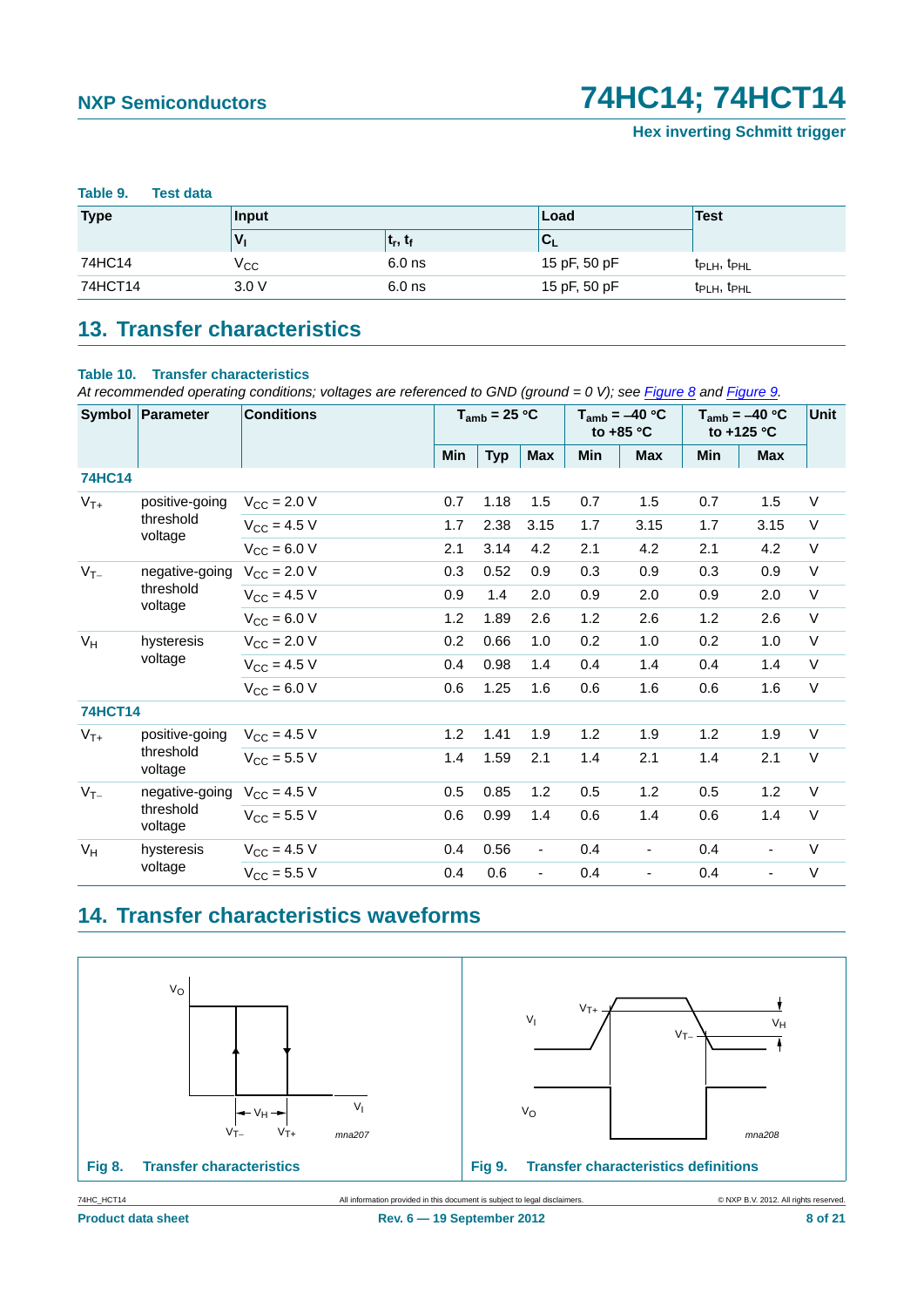**Hex inverting Schmitt trigger**

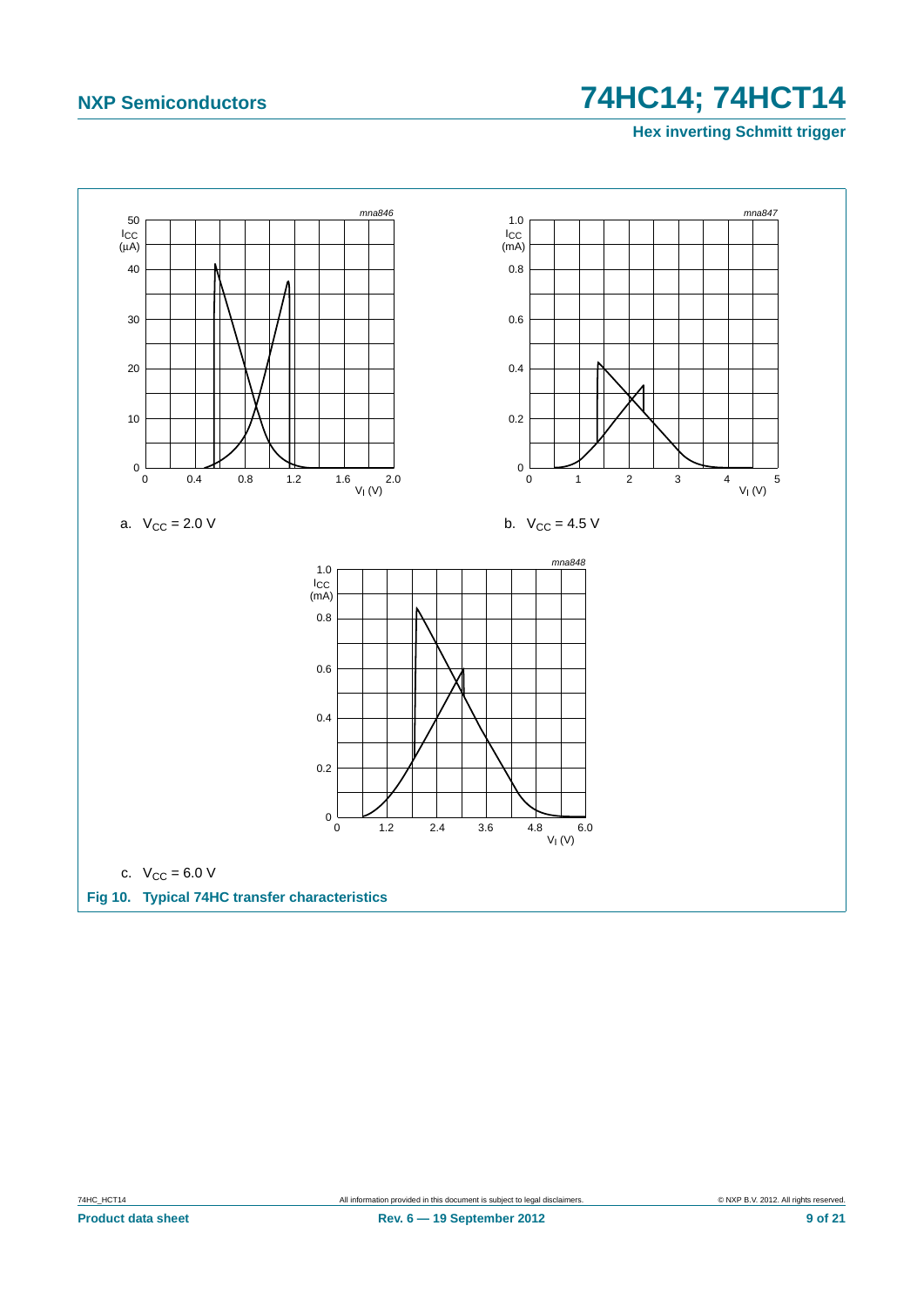**Hex inverting Schmitt trigger**



### <span id="page-9-0"></span>**15. Application information**

The slow input rise and fall times cause additional power dissipation, this can be calculated using the following formula:

 $P_{add} = f_i \times (t_r \times \Delta I_{CC(AV)} + t_f \times \Delta I_{CC(AV)}) \times V_{CC}$  where:

 $P_{add} =$  additional power dissipation ( $\mu$ W);

 $f_i$  = input frequency (MHz);

 $t_r$  = rise time (ns); 10 % to 90 %;

 $t_f$  = fall time (ns); 90 % to 10 %;

 $\Delta I_{CC(AV)}$  = average additional supply current ( $\mu$ A).

Average  $\Delta I_{CC(AV)}$  differs with positive or negative input transitions, as shown in [Figure 12](#page-10-0) and [Figure 13.](#page-10-1)

An example of a relaxation circuit using the 74HC14; 74HCT14 is shown in [Figure 14.](#page-11-0)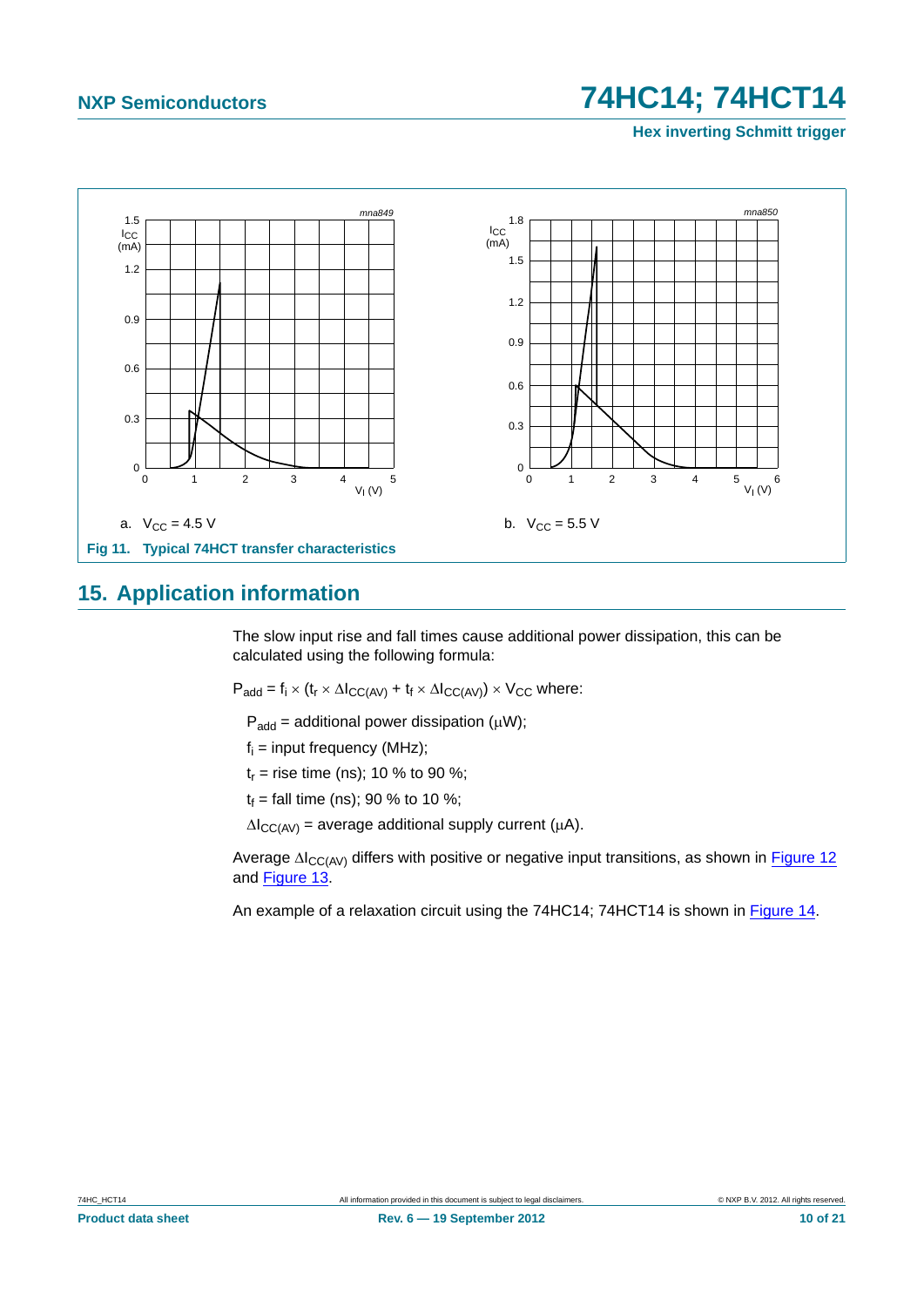**Hex inverting Schmitt trigger**



<span id="page-10-1"></span><span id="page-10-0"></span>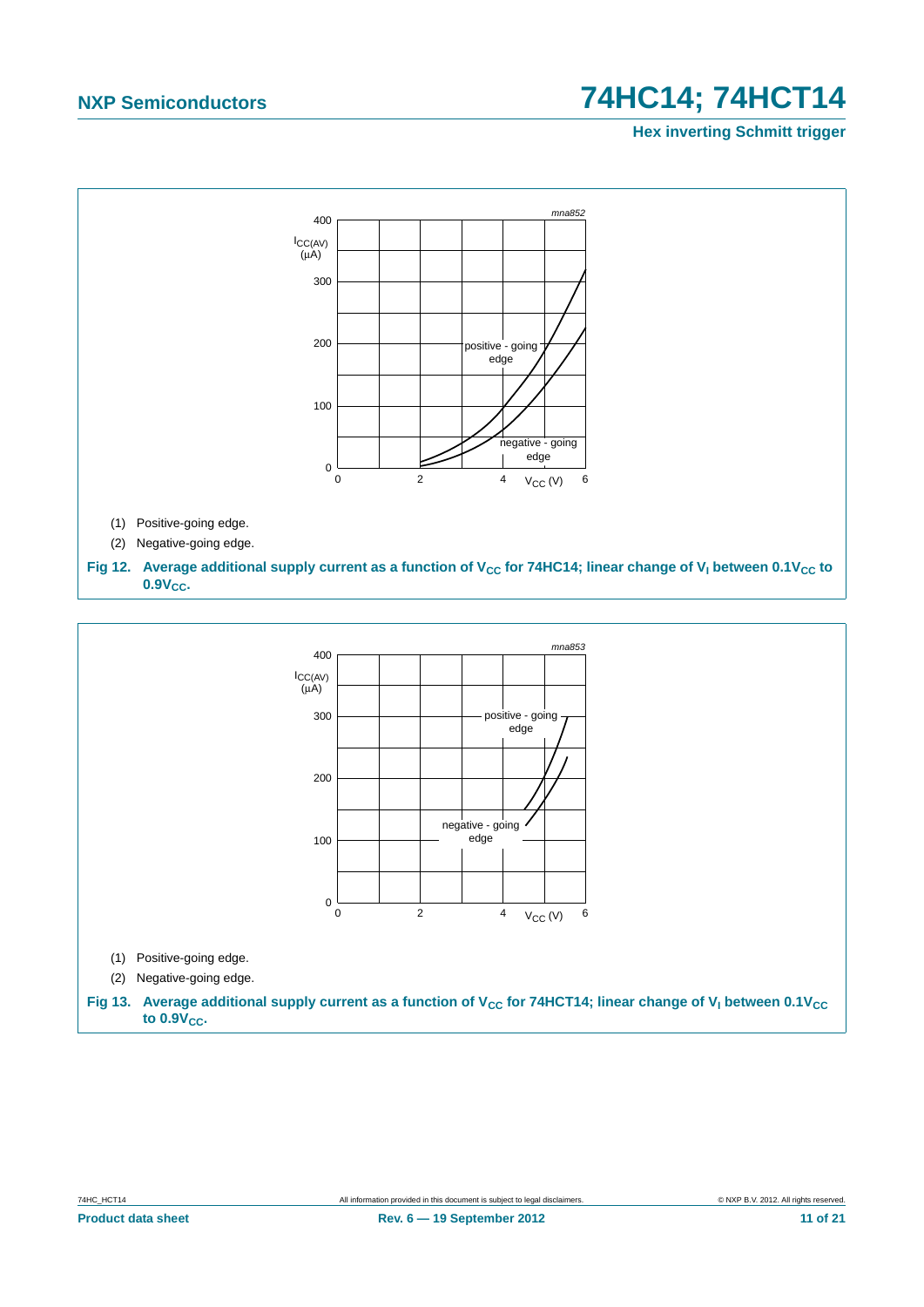### **Hex inverting Schmitt trigger**



<span id="page-11-1"></span>

 $2 \qquad 3 \qquad 4 \qquad 5 \qquad 6$  $4 \qquad \qquad 5$ 

 $V_{CC} (V)$ 

**Product data sheet Rev. 6 — 19 September 2012 Rev. 6 — 19 September 2012 12 of 21** 

<span id="page-11-0"></span> $1.0$ 

 $0.5$ 

 $\mathbf 0$ 

 $V_{CC} (V)$ 

 $5.5$ 

 $4.5$  5.0

 $0.6$ 

 $0.8$ 

 $0.4$ 

 $0.2$ 

 $\mathbf 0$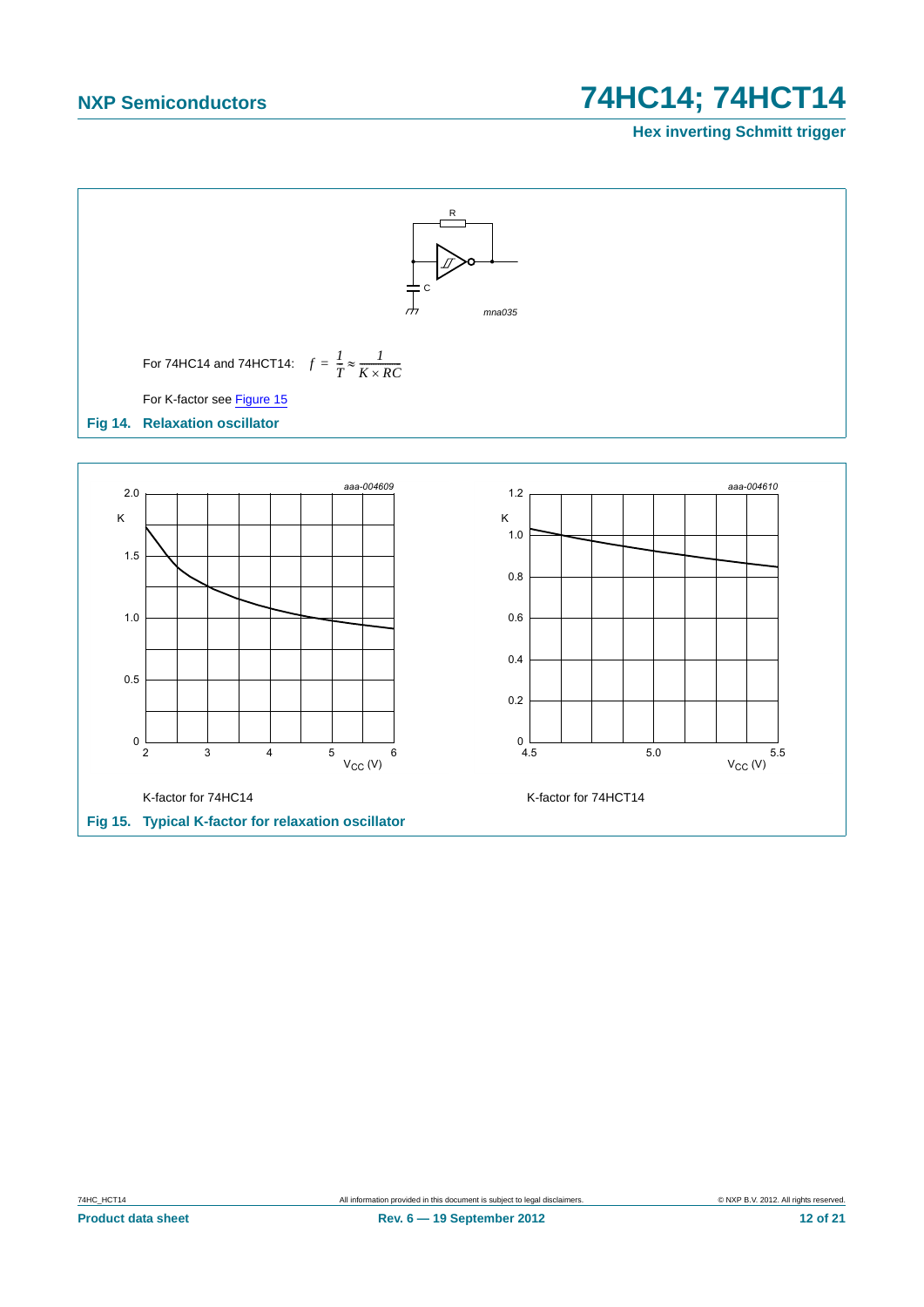**Hex inverting Schmitt trigger**

# <span id="page-12-0"></span>**16. Package outline**

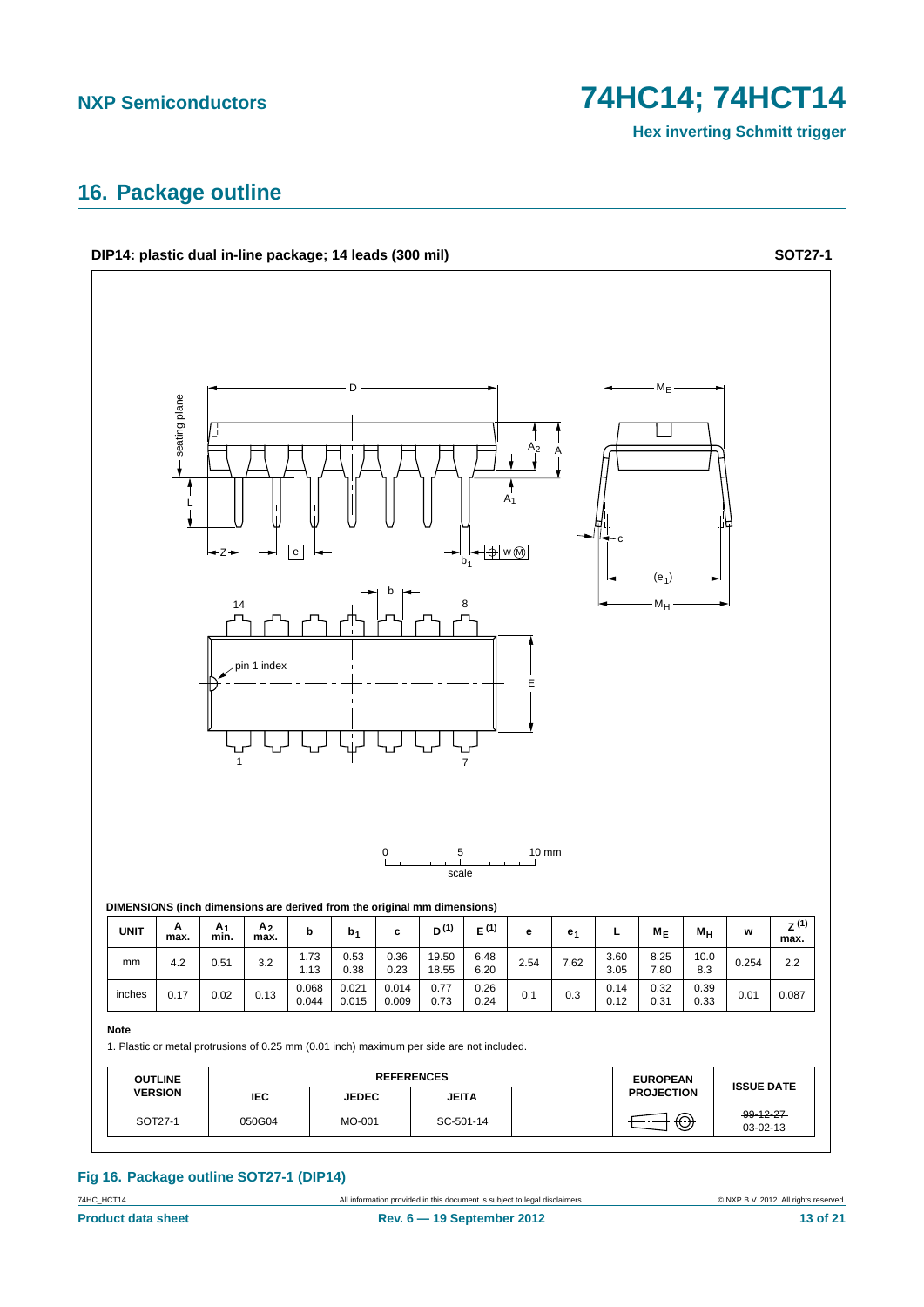

#### **Fig 17. Package outline SOT108-1 (SO14)**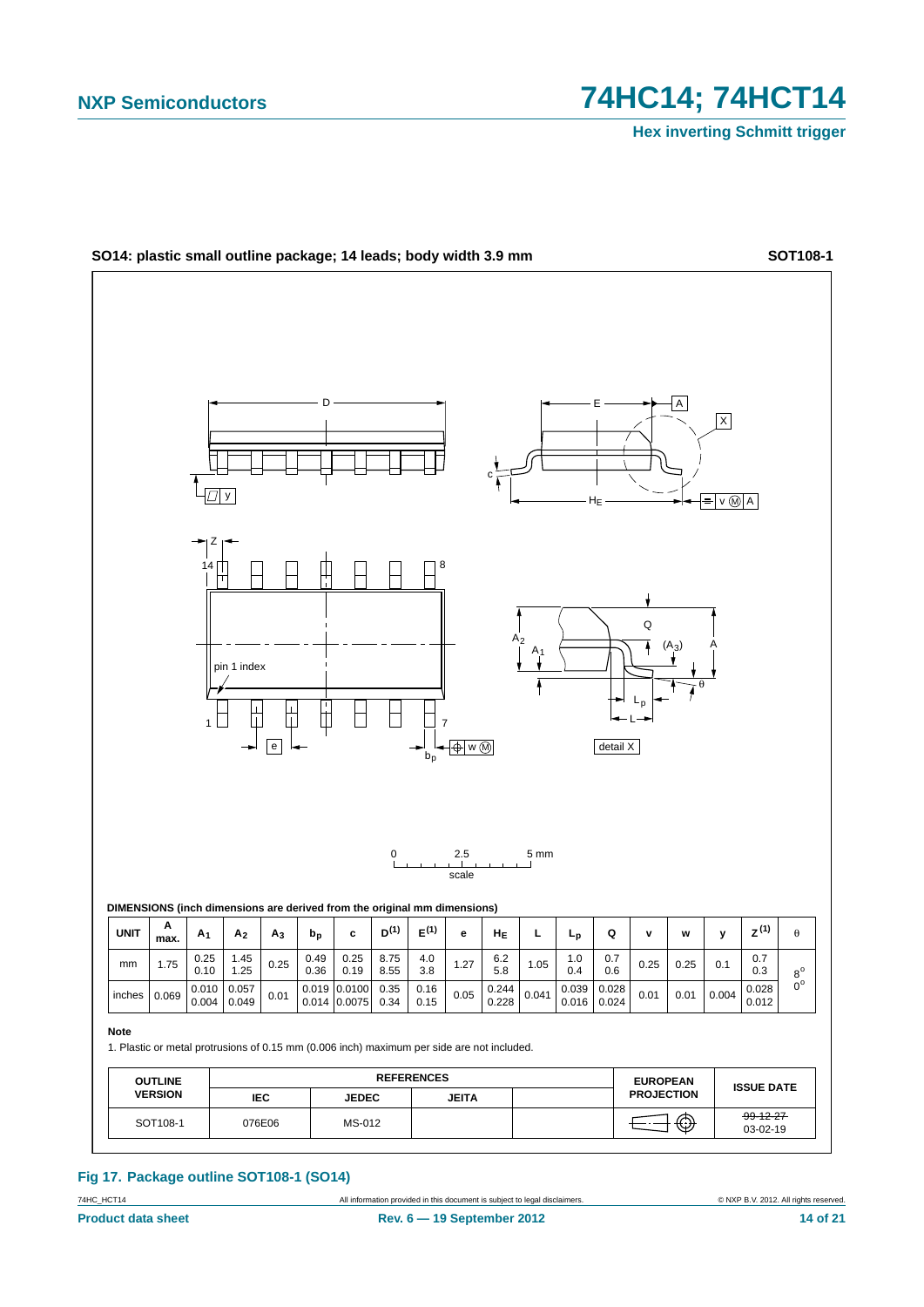

**Fig 18. Package outline SOT337-1 (SSOP14)**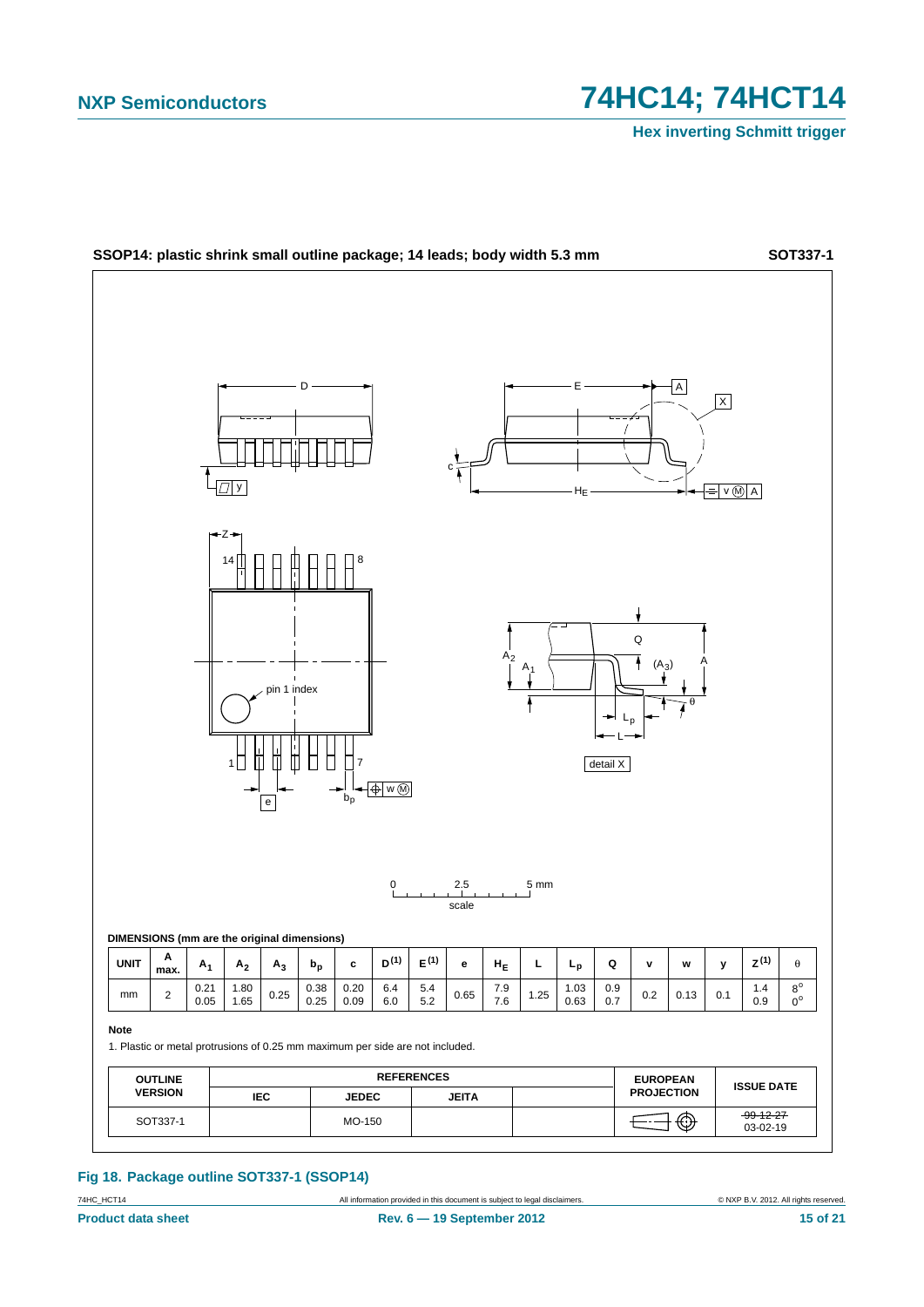

#### **Fig 19. Package outline SOT402-1 (TSSOP14)**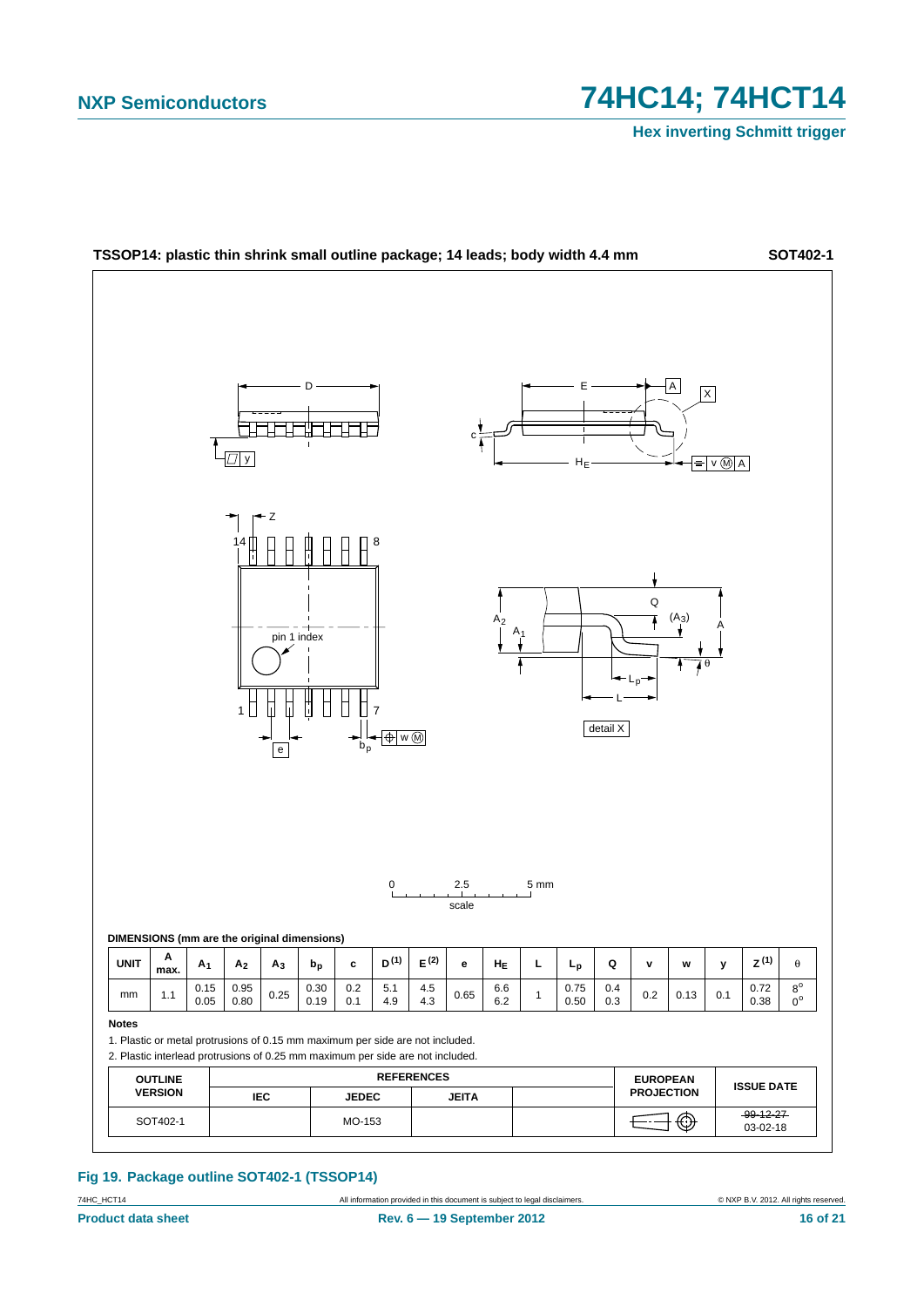

#### **SOT762-1 DHVQFN14: plastic dual in-line compatible thermal enhanced very thin quad flat package; no leads; 14 terminals; body 2.5 x 3 x 0.85 mm**

**Fig 20. Package outline SOT762-1 (DHVQFN14)**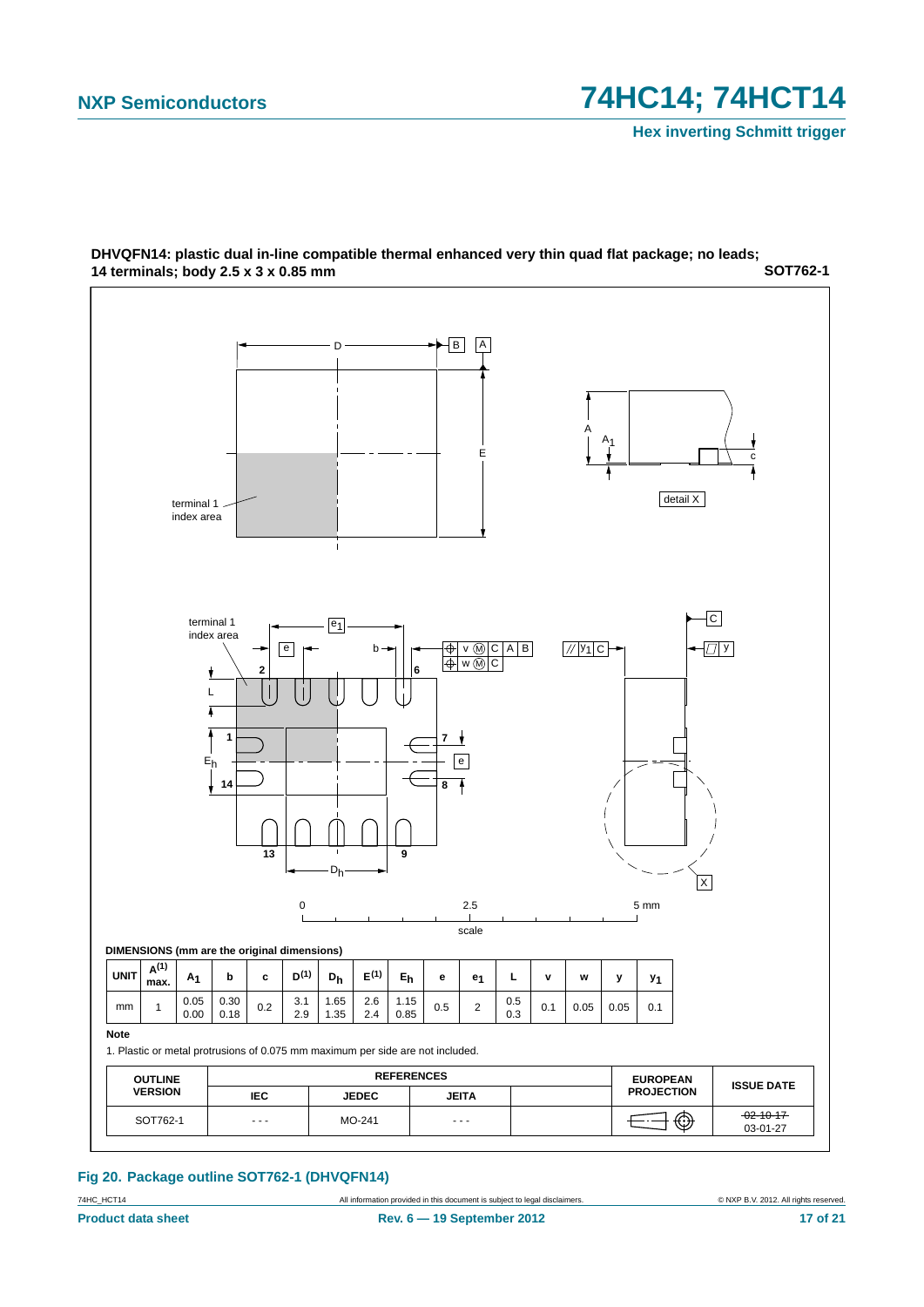# <span id="page-17-0"></span>**17. Abbreviations**

|             | <b>Table 11. Abbreviations</b>                 |
|-------------|------------------------------------------------|
| Acronym     | <b>Description</b>                             |
| <b>CMOS</b> | Complementary Metal-Oxide Semiconductor        |
| <b>DUT</b>  | Device Under Test                              |
| <b>ESD</b>  | ElectroStatic Discharge                        |
| HBM         | Human Body Model                               |
| LSTTL       | Low-power Schottky Transistor-Transistor Logic |
| МM          | Machine Model                                  |

# <span id="page-17-1"></span>**18. Revision history**

| <b>Table 12. Revision history</b> |                      |                                                                 |                          |                    |
|-----------------------------------|----------------------|-----------------------------------------------------------------|--------------------------|--------------------|
| Document ID                       | Release date         | Data sheet status                                               | <b>Change notice</b>     | <b>Supersedes</b>  |
| 74HC HCT14 v.6                    | 20120919             | Product data sheet                                              | $\blacksquare$           | 74HC HCT14 v.5     |
| Modifications:                    |                      | • Figure 15 added (typical K-factor for relaxation oscillator). |                          |                    |
| 74HC_HCT14 v.5                    | 20111219             | Product data sheet                                              | $\overline{\phantom{a}}$ | 74HC HCT14 v.4     |
| Modifications:                    | Legal pages updated. |                                                                 |                          |                    |
| 74HC_HCT14 v.4                    | 20110117             | Product data sheet                                              | $\blacksquare$           | 74HC HCT14 v.3     |
| 74HC HCT14 v.3                    | 20031030             | Product specification                                           | $\overline{\phantom{a}}$ | 74HC HCT14 CNV v.2 |
| 74HC_HCT14_CNV v.2                | 19970826             | Product specification                                           | $\overline{a}$           |                    |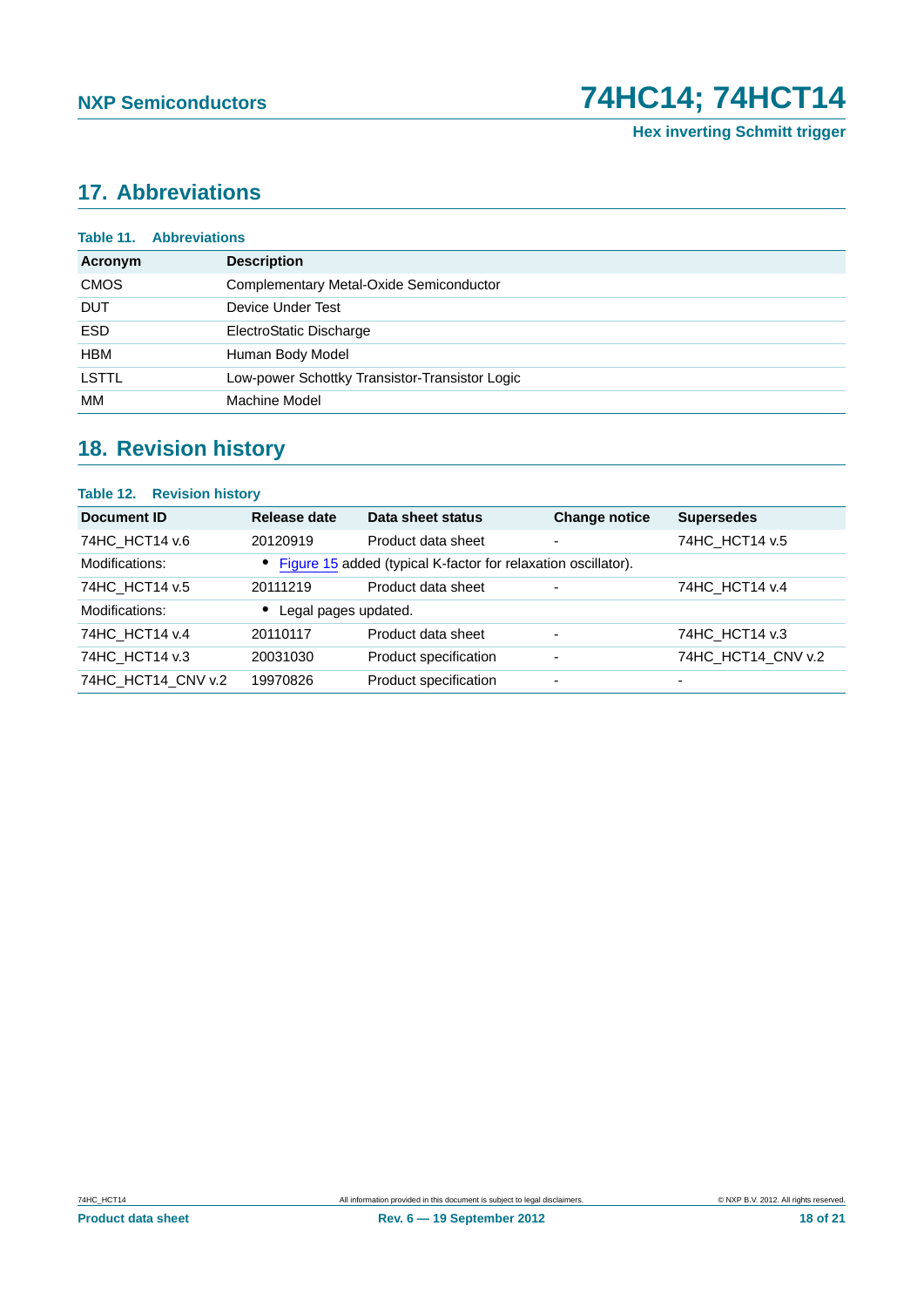# <span id="page-18-0"></span>**19. Legal information**

### <span id="page-18-1"></span>**19.1 Data sheet status**

| Document status[1][2]          | Product status <sup>[3]</sup> | <b>Definition</b>                                                                     |
|--------------------------------|-------------------------------|---------------------------------------------------------------------------------------|
| Objective [short] data sheet   | Development                   | This document contains data from the objective specification for product development. |
| Preliminary [short] data sheet | Qualification                 | This document contains data from the preliminary specification.                       |
| Product [short] data sheet     | Production                    | This document contains the product specification.                                     |

[1] Please consult the most recently issued document before initiating or completing a design.

[2] The term 'short data sheet' is explained in section "Definitions".

[3] The product status of device(s) described in this document may have changed since this document was published and may differ in case of multiple devices. The latest product status<br>information is available on the Intern

#### <span id="page-18-2"></span>**19.2 Definitions**

**Draft —** The document is a draft version only. The content is still under internal review and subject to formal approval, which may result in modifications or additions. NXP Semiconductors does not give any representations or warranties as to the accuracy or completeness of information included herein and shall have no liability for the consequences of use of such information.

**Short data sheet —** A short data sheet is an extract from a full data sheet with the same product type number(s) and title. A short data sheet is intended for quick reference only and should not be relied upon to contain detailed and full information. For detailed and full information see the relevant full data sheet, which is available on request via the local NXP Semiconductors sales office. In case of any inconsistency or conflict with the short data sheet, the full data sheet shall prevail.

**Product specification —** The information and data provided in a Product data sheet shall define the specification of the product as agreed between NXP Semiconductors and its customer, unless NXP Semiconductors and customer have explicitly agreed otherwise in writing. In no event however, shall an agreement be valid in which the NXP Semiconductors product is deemed to offer functions and qualities beyond those described in the Product data sheet.

### <span id="page-18-3"></span>**19.3 Disclaimers**

**Limited warranty and liability —** Information in this document is believed to be accurate and reliable. However, NXP Semiconductors does not give any representations or warranties, expressed or implied, as to the accuracy or completeness of such information and shall have no liability for the consequences of use of such information. NXP Semiconductors takes no responsibility for the content in this document if provided by an information source outside of NXP Semiconductors.

In no event shall NXP Semiconductors be liable for any indirect, incidental, punitive, special or consequential damages (including - without limitation - lost profits, lost savings, business interruption, costs related to the removal or replacement of any products or rework charges) whether or not such damages are based on tort (including negligence), warranty, breach of contract or any other legal theory.

Notwithstanding any damages that customer might incur for any reason whatsoever, NXP Semiconductors' aggregate and cumulative liability towards customer for the products described herein shall be limited in accordance with the *Terms and conditions of commercial sale* of NXP Semiconductors.

**Right to make changes —** NXP Semiconductors reserves the right to make changes to information published in this document, including without limitation specifications and product descriptions, at any time and without notice. This document supersedes and replaces all information supplied prior to the publication hereof.

**Suitability for use —** NXP Semiconductors products are not designed, authorized or warranted to be suitable for use in life support, life-critical or safety-critical systems or equipment, nor in applications where failure or malfunction of an NXP Semiconductors product can reasonably be expected to result in personal injury, death or severe property or environmental damage. NXP Semiconductors and its suppliers accept no liability for inclusion and/or use of NXP Semiconductors products in such equipment or applications and therefore such inclusion and/or use is at the customer's own risk.

**Applications —** Applications that are described herein for any of these products are for illustrative purposes only. NXP Semiconductors makes no representation or warranty that such applications will be suitable for the specified use without further testing or modification.

Customers are responsible for the design and operation of their applications and products using NXP Semiconductors products, and NXP Semiconductors accepts no liability for any assistance with applications or customer product design. It is customer's sole responsibility to determine whether the NXP Semiconductors product is suitable and fit for the customer's applications and products planned, as well as for the planned application and use of customer's third party customer(s). Customers should provide appropriate design and operating safeguards to minimize the risks associated with their applications and products.

NXP Semiconductors does not accept any liability related to any default, damage, costs or problem which is based on any weakness or default in the customer's applications or products, or the application or use by customer's third party customer(s). Customer is responsible for doing all necessary testing for the customer's applications and products using NXP Semiconductors products in order to avoid a default of the applications and the products or of the application or use by customer's third party customer(s). NXP does not accept any liability in this respect.

**Limiting values —** Stress above one or more limiting values (as defined in the Absolute Maximum Ratings System of IEC 60134) will cause permanent damage to the device. Limiting values are stress ratings only and (proper) operation of the device at these or any other conditions above those given in the Recommended operating conditions section (if present) or the Characteristics sections of this document is not warranted. Constant or repeated exposure to limiting values will permanently and irreversibly affect the quality and reliability of the device.

**Terms and conditions of commercial sale —** NXP Semiconductors products are sold subject to the general terms and conditions of commercial sale, as published at<http://www.nxp.com/profile/terms>, unless otherwise agreed in a valid written individual agreement. In case an individual agreement is concluded only the terms and conditions of the respective agreement shall apply. NXP Semiconductors hereby expressly objects to applying the customer's general terms and conditions with regard to the purchase of NXP Semiconductors products by customer.

**No offer to sell or license —** Nothing in this document may be interpreted or construed as an offer to sell products that is open for acceptance or the grant, conveyance or implication of any license under any copyrights, patents or other industrial or intellectual property rights.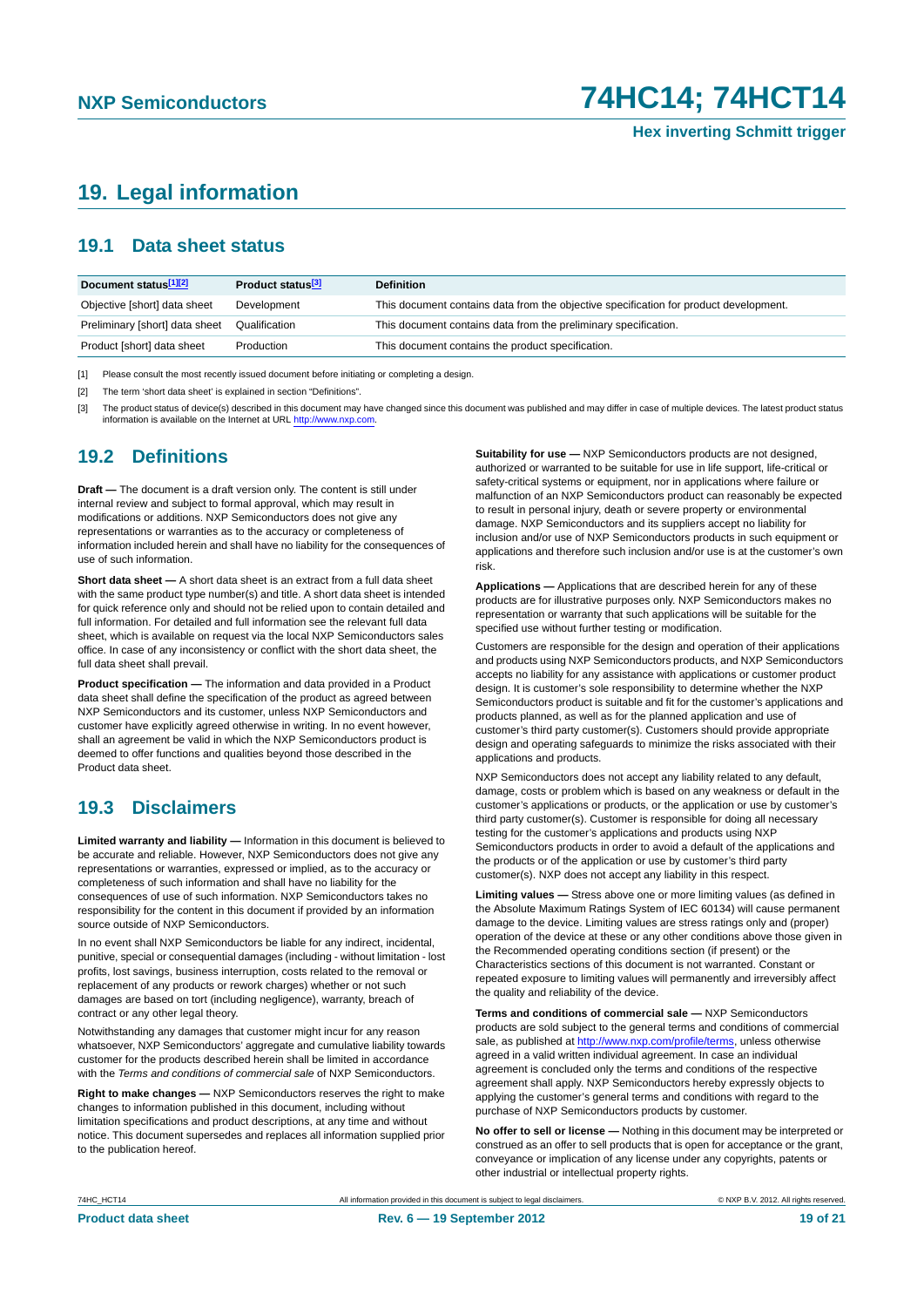#### **Hex inverting Schmitt trigger**

**Export control —** This document as well as the item(s) described herein may be subject to export control regulations. Export might require a prior authorization from competent authorities.

**Non-automotive qualified products —** Unless this data sheet expressly states that this specific NXP Semiconductors product is automotive qualified, the product is not suitable for automotive use. It is neither qualified nor tested in accordance with automotive testing or application requirements. NXP Semiconductors accepts no liability for inclusion and/or use of non-automotive qualified products in automotive equipment or applications.

In the event that customer uses the product for design-in and use in automotive applications to automotive specifications and standards, customer (a) shall use the product without NXP Semiconductors' warranty of the product for such automotive applications, use and specifications, and (b) whenever customer uses the product for automotive applications beyond

NXP Semiconductors' specifications such use shall be solely at customer's own risk, and (c) customer fully indemnifies NXP Semiconductors for any liability, damages or failed product claims resulting from customer design and use of the product for automotive applications beyond NXP Semiconductors' standard warranty and NXP Semiconductors' product specifications.

**Translations —** A non-English (translated) version of a document is for reference only. The English version shall prevail in case of any discrepancy between the translated and English versions.

#### <span id="page-19-0"></span>**19.4 Trademarks**

Notice: All referenced brands, product names, service names and trademarks are the property of their respective owners.

# <span id="page-19-1"></span>**20. Contact information**

For more information, please visit: **http://www.nxp.com**

For sales office addresses, please send an email to: **salesaddresses@nxp.com**